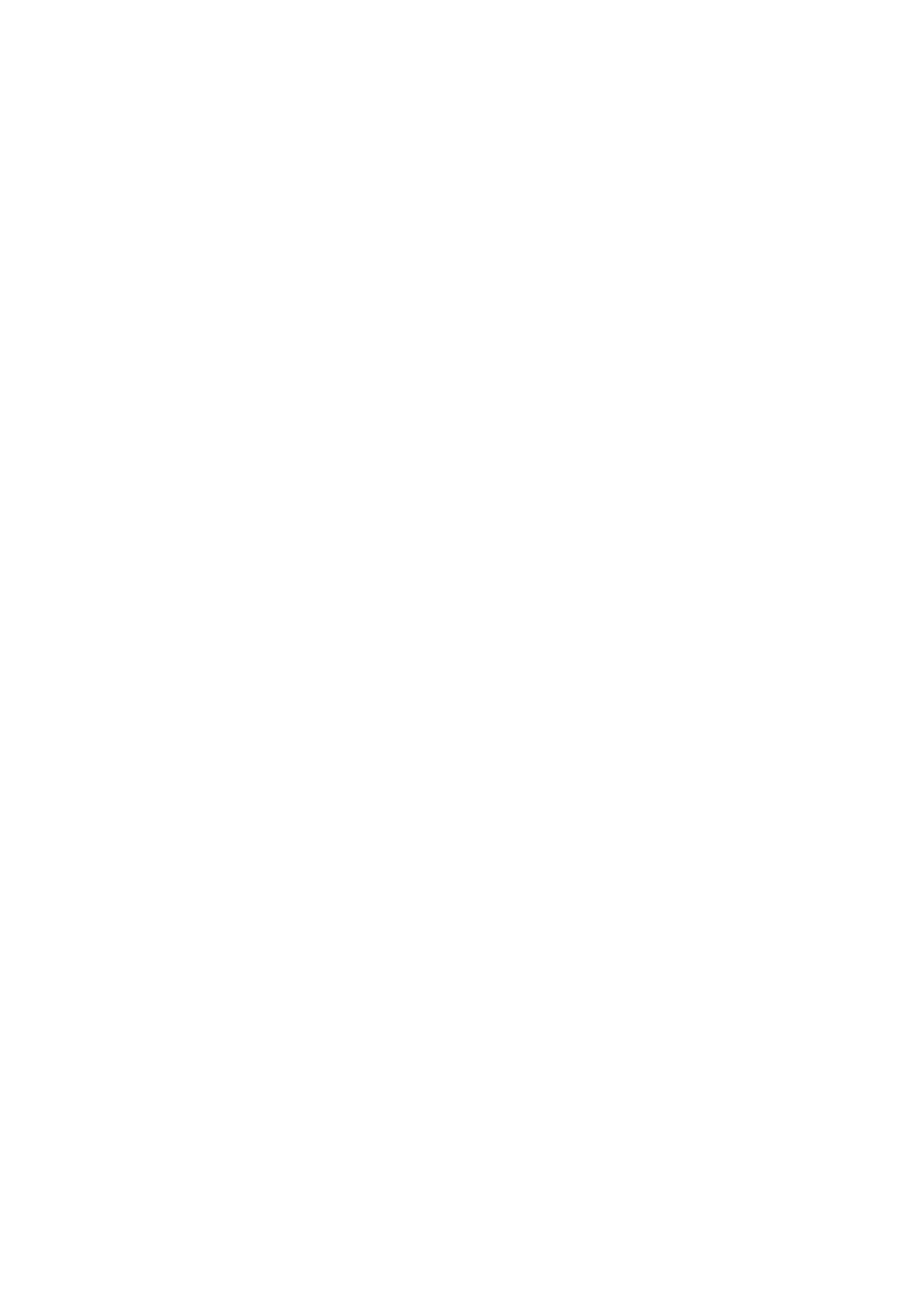

## **STATUS OF LAND-BASED WIND ENERGY DEVELOPMENT**

This factsheet describes the status of land-based wind energy development in Germany as of 30<sup>th</sup> June 2015 and examines the development of new construction during the course of the first half of 2015.

#### **NET AND GROSS ADDITION**

The net addition during the first half of 2015 comes to 1 093 MW, or 285 wind turbine generators (WTG). The net addition is made up of 443 WTG erected over the course of the first six months of 2015 with a capacity of 1 185 MW (gross addition), as well as 158 dismantled WTG with a capacity of 92 MW. Contained in the gross addition are 41 repowering WTG with a capacity of 119 MW.

Table 1: Status of Land-based Wind Energy Development (30th June 2015)

|                              | <b>Status of Land-based Wind Energy</b><br><b>Development</b>        | Capacity<br>[MW] | <b>Number of</b><br><b>WTG</b> |
|------------------------------|----------------------------------------------------------------------|------------------|--------------------------------|
|                              | Net addition during first Half of 2015                               | 1 093.21         | 285                            |
|                              | Gross addition during first Half of 2015                             | 1 185.49         | 443                            |
| Development<br>1st half 2015 | Repowering share                                                     | 119.40           | 41                             |
|                              | Dismantling in first Half of 2015 (incl.<br>subsequent registration) | 92.28            | 158                            |
| 5<br>Cumulativ<br>30.06.201  | Cumulative WTG portfolio<br>Status: 30 <sup>th</sup> June 2015       | 39 208.94        | 25 152                         |

The development of annual added and cumulative wind energy capacity in Germany over time is depicted in Figure 1. The net addition for the first half of 2015 is 34 % lower compared to the net addition of the first half of 2014 (1 659 MW).



Figure 1: Development of the Annual Installed and Cumulative Capacity (MW) of Land-based Wind Energy in Germany incl. Repowering and Dismantling, Status 30<sup>th</sup> June 2015

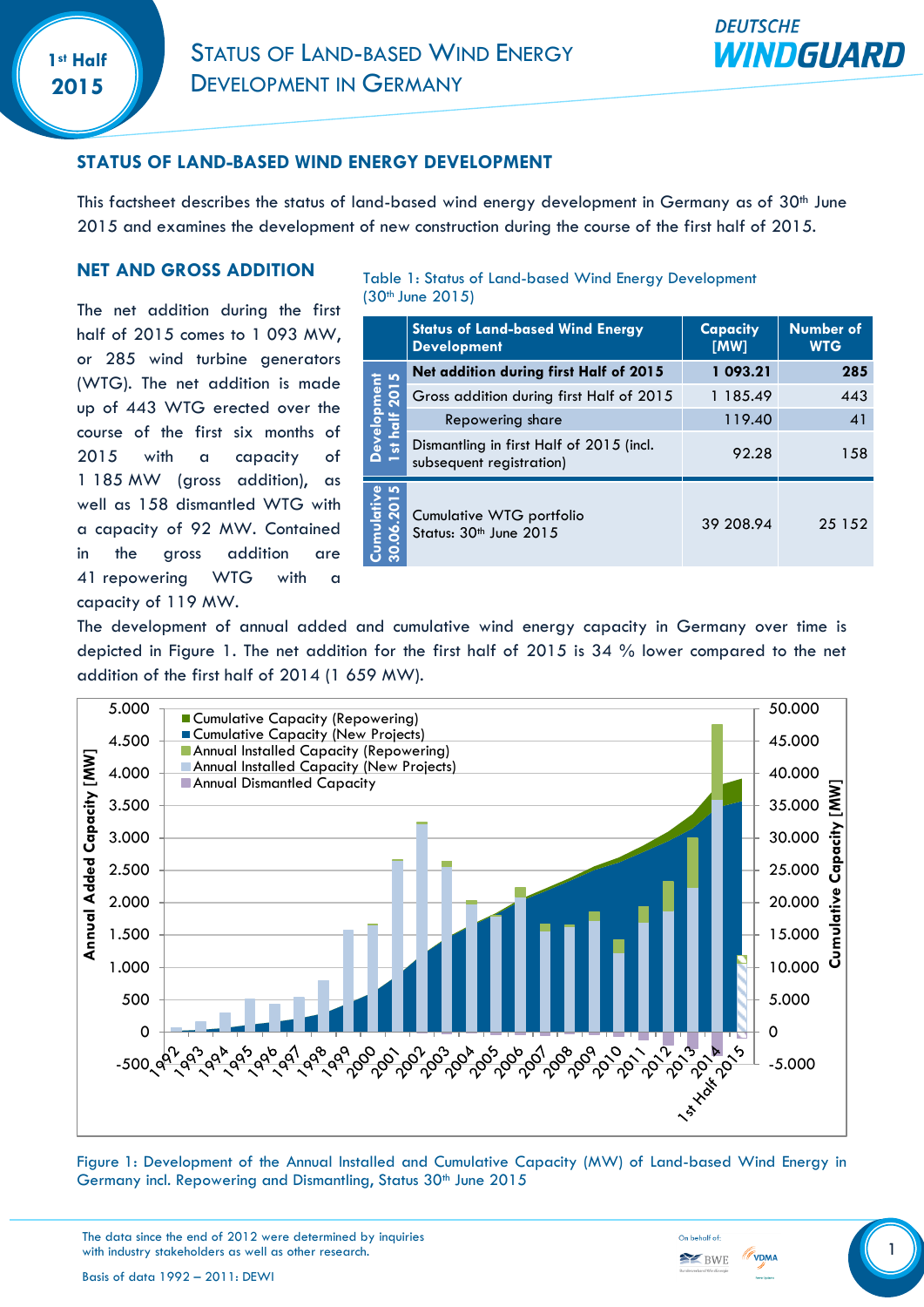

## **DISMANTLING AND REPOWERING**

In the first half of 2015, 158 WTG with a capacity of 92 MW were identified as having been dismantled. This includes reconciliation with decommissioned WTG as published in the WTG register, as well as taking late notifications from the previous year into consideration. The average capacity of dismantled WTG is about 584 kW.

Due to the discontinuation of the repowering bonus with the 2014 amendment to the Renewable Energy Law (EEG), the definition of repowering WTG is being narrowed. Prior to the amendment, each WTG that replaced at least one old WTG in the same or an adjacent county received the repowering bonus and was thus identified as a repowering WTG. Without the bonus, the term repowering is now used if a new WTG replaces an existing one. It can be assumed that this is taking place in spatial relation and that WTG that replace old ones in adjacent counties will no longer be classified and thus captured as repowering projects. In the framework of the statistical data collection for the first half of 2015, 41 WTG of a total of 443 new WTG could be identified as repowering WTG. With an identified capacity of 119 MW, this is equivalent to a repowering share of 10 % of the gross addition for the first half of 2015. The repowered WTG possess an average capacity of 2 912 kW.

Without the financial incentive for repowering projects, WTG are only dismantled if they can no longer be operated economically profitable, the state of the technology does not allow for continued operation or the pressure to free up land is very high. All WTG currently in operation receive at least a base compensation, since WTG that were erected prior to the year 2000 were guaranteed to get EEG compensation until 2020 when EEG 2000 went into effect. Therefore, it can be assumed that prior to 2020, a dismantling of old WTG will not intensify.

#### **CUMULATIVE PORTFOLIO**

Taking into consideration the net additions for the first half of this year, by 30th June 2015 a total of 25 152 WTG with a cumulative capacity of 39 209 MW were installed in Germany. It should be noted that the cumulative values in particular are non-binding and that they are most likely overestimated due to the underestimation of dismantling during previous years. With the last amendment to the EEG, which took effect 1st August 2014, a central WTG register was established. WTG additions, as well as repowering, are captured by it in detail. Reporting to the registry is mandatory for operators. The register provides for reliable and comprehensive data about repowering and dismantling from August 2014 onward. More detailed research about the actual cumulative portfolio requires a separate independent study.



**VDMA**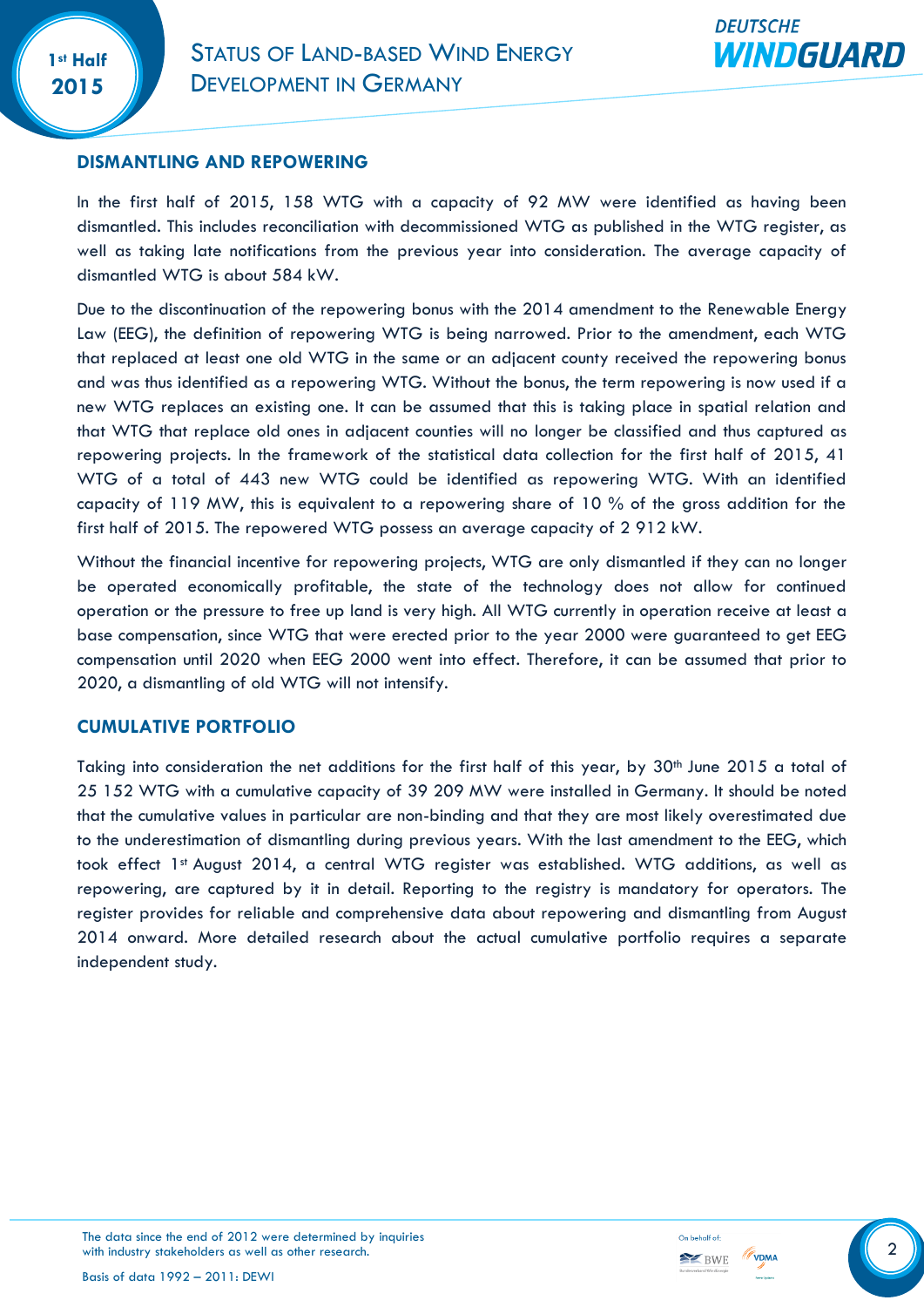

## **AVERAGE TURBINE CONFIGURATION**

The average WTG configuration of units installed in the first half of 2015 is shown in [Table 2.](#page-4-0) The mean capacity of WTG installed during the given time period is 2 676 kW. The average rotor diameter is 104 meters and the average hub height reaches 120 meters. The specific area capacity, which is derived from the WTG capacity and the area covered by the rotor, averages at

<span id="page-4-0"></span>Table 2: Average Turbine Configuration of WTG installed in first Half 2015, Status 30<sup>th</sup> June 2015

|               | Average Land-based WTG Configuration,<br>installed in 1st half 2015 |                      |
|---------------|---------------------------------------------------------------------|----------------------|
|               | <b>Average Turbine Capacity</b>                                     | 2 676 kW             |
|               | Average Rotor Diameter                                              | $104 \; m$           |
| 1st Half 2015 | Average Hub Height                                                  | 120 <sub>m</sub>     |
|               | <b>Average Specific Area Capacity</b>                               | 323 W/m <sup>2</sup> |

323 W/m² (Watts per square meter). In the last several years, increasingly more optimized weakwind WTG became available that had rather low specific area capacities (about 220 - 270 W/m²). The following section ("Regional Distribution of Wind Energy Development") deals in more detail

with regional differences regarding average WTG configuration.

The development of average WTG capacity respective to annual new installations (gross addition) over time and the total land-based WTG portfolio is depicted in Figure 2. In the first half of 2015, the average WTG capacity of 2 676 kW was 0.5 % lower than in the year 2014. The average WTG capacity of the total portfolio rose by 1.7 % to 1 559 kW compared to the status at the end of 2014.



Figure 2: Development of the Average Capacity of Land-based WTGs Newly Installed and Cumulatively Present in the German Turbine Portfolio, Status: Status 30<sup>th</sup> June 2015

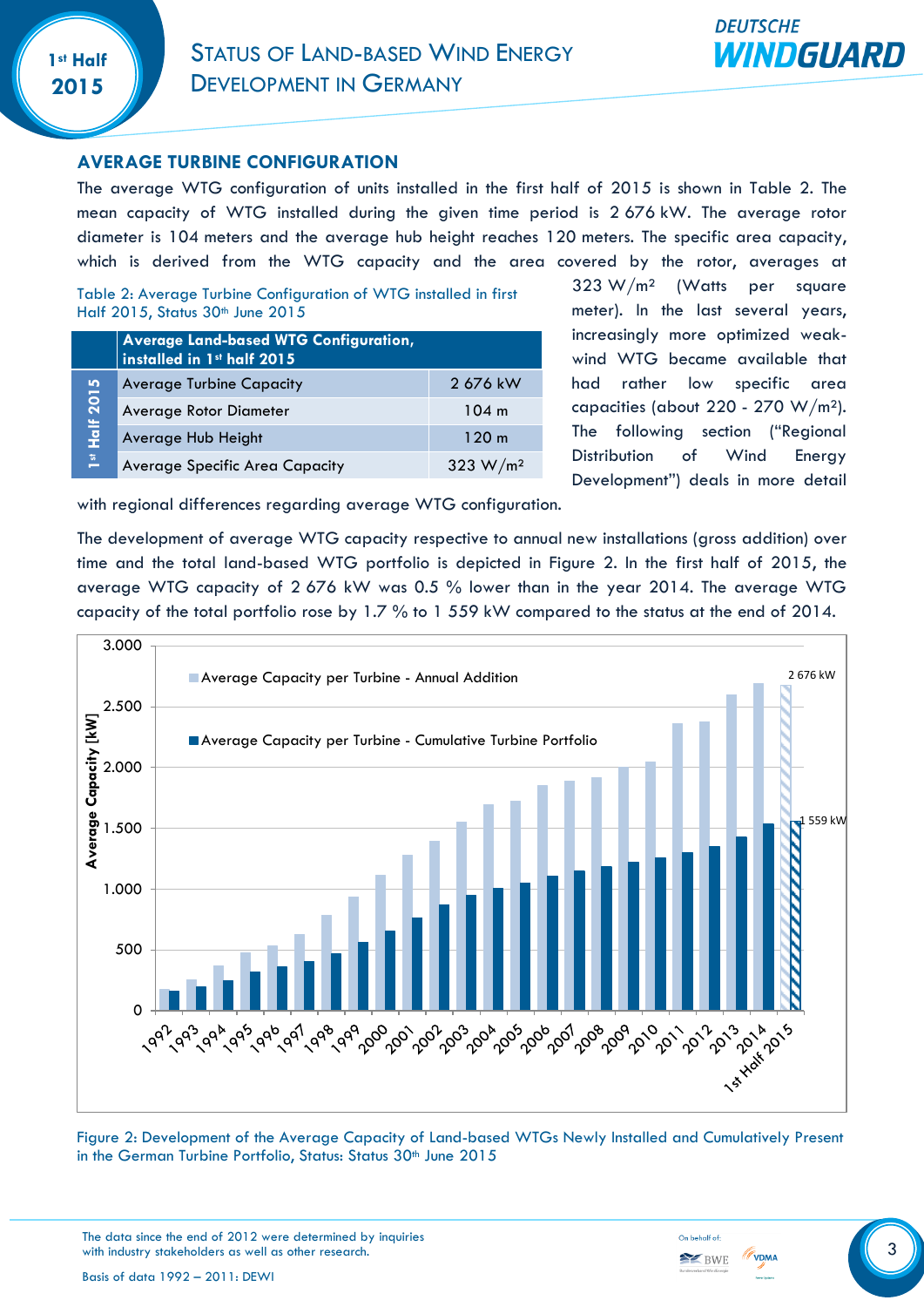

## **REGIONAL DISTRIBUTION OF WIND ENERGY DEVELOPMENT**

The regional distribution of the gross addition, as well as the average WTG configuration according to the German states is shown in Table 3. As in the previous year, at 333 MW (28.1 %) Schleswig-Holstein received more than a quarter of the installed capacity during the time period in question. With 171 MW (14.4 %), Brandenburg surpassed Lower Saxony, which follows in third place with 137 MW (11.6 %). Combined, the three states above received more than half (54.1 %) of the additions in the first half of 2015. A notable increase in additions can be observed in North Rhine-Westphalia with a 9.5 % share (113 MW) in additions. Fifth and sixth places are held by two southern states, namely Bavaria with 8 % (94 MW) and Rhineland-Palatinate with 7 % (82 MW). The remaining 10 states together contribute 254 MW (21.5 % of the semi-annual additions), whereat no WTG were installed in Bremen and Berlin in the first half of the year.

|                |                                  |                                         | Gross Addition - 1st Half 2015              |                                                                                          |                                               | Average Turbine Configuration - 1st Half 2015            |                                            |                                                          |
|----------------|----------------------------------|-----------------------------------------|---------------------------------------------|------------------------------------------------------------------------------------------|-----------------------------------------------|----------------------------------------------------------|--------------------------------------------|----------------------------------------------------------|
| <b>Rank</b>    | <b>State</b>                     | <b>Added</b><br><b>Capacity</b><br>[MW] | <b>Added</b><br><b>Number</b><br><b>WTG</b> | <b>Share of</b><br><b>Added</b><br><b>Capacity of</b><br><b>Total</b><br><b>Addition</b> | Average<br><b>Turbine</b><br>Capacity<br>[kW] | <b>Average</b><br><b>Rotor</b><br><b>Diameter</b><br>[m] | <b>Average</b><br><b>Hub Height</b><br>[m] | <b>Average</b><br>specific area<br>capacity<br>$[W/m^2]$ |
| $\mathbf{1}$   | Schleswig-Holstein               | 333.49                                  | 118                                         | 28.1%                                                                                    | 2826                                          | 106                                                      | 94                                         | 326                                                      |
| $\overline{2}$ | Brandenburg                      | 171.20                                  | 63                                          | 14.4%                                                                                    | 2717                                          | 110                                                      | 136                                        | 292                                                      |
| $\mathbf{3}$   | Lower Saxony                     | 136.95                                  | 51                                          | 11.6%                                                                                    | 2685                                          | 95                                                       | 119                                        | 382                                                      |
| $\overline{4}$ | North Rhine-Westphalia           | 112.56                                  | 47                                          | 9.5%                                                                                     | 2 3 9 5                                       | 95                                                       | 116                                        | 348                                                      |
| 5              | <b>Bavaria</b>                   | 94.49                                   | 37                                          | $8.0\%$                                                                                  | 2 5 5 4                                       | 111                                                      | 140                                        | 270                                                      |
| 6              | <b>Rhineland-Palatinate</b>      | 82.40                                   | 28                                          | 7.0%                                                                                     | 2943                                          | 105                                                      | 140                                        | 346                                                      |
| $\overline{7}$ | Hesse                            | 62.75                                   | 25                                          | 5.3%                                                                                     | 2 5 1 0                                       | 119                                                      | 140                                        | 224                                                      |
| 8              | Saxony-Anhalt                    | 57.85                                   | 23                                          | 4.9%                                                                                     | 2515                                          | 92                                                       | 126                                        | 382                                                      |
| 9              | Mecklenburg-Western<br>Pomerania | 35.50                                   | 12                                          | 3.0%                                                                                     | 2958                                          | 102                                                      | 131                                        | 365                                                      |
| 10             | Saarland                         | 33.70                                   | 12                                          | 2.8%                                                                                     | 2808                                          | 113                                                      | 143                                        | 280                                                      |
| 11             | Saxony                           | 28.60                                   | 14                                          | 2.4%                                                                                     | 2 0 4 3                                       | 88                                                       | 103                                        | 334                                                      |
| 12             | Thuringia                        | 26.60                                   | 9                                           | 2.2%                                                                                     | 2956                                          | 108                                                      | 132                                        | 323                                                      |
| 13             | Baden-Württemberg                | 5.40                                    | $\overline{2}$                              | 0.5%                                                                                     | 2700                                          | 97                                                       | 144                                        | 367                                                      |
| 14             | Hamburg                          | 4.00                                    | $\overline{2}$                              | 0.3%                                                                                     | 2 0 0 0                                       | 100                                                      | 100                                        | 255                                                      |
| 15             | <b>Berlin</b>                    | 0.00                                    | $\Omega$                                    | $0.0\%$                                                                                  |                                               |                                                          |                                            |                                                          |
| 16             | <b>Bremen</b>                    | 0.00                                    | 0                                           | $0.0\%$                                                                                  |                                               |                                                          |                                            |                                                          |
|                | <b>Gesamt</b>                    | 1 185.49                                | 443                                         | 100%                                                                                     | 2676                                          | 104                                                      | 120                                        | 323                                                      |

Table 3: Addition to Wind Energy in the German States in the first Half2014, Status 30<sup>th</sup> June 2015

The average WTG capacity varies between 2 000 kW in Hamburg and 2 958 kW in Mecklenburg-Western Pomerania. WTG with comparably low capacities are found particularly in the central German states, while generators with larger capacities came into operation in the north and south. The average rotor diameter lies between 88 meters in Saxony and 119 meters in Hesse. Compared to central and northern Germany, on average larger rotor diameters are installed in the south. The average hub height of WTG installed in the first half of 2015 is between 94 meters in Schleswig-Holstein and 144 meters in Baden-Württemberg. In central and particularly in the south of Germany, erected towers are distinctly higher than in the north. This is influenced in particular by Schleswig-Holstein, where decidedly lower towers are being installed compared to the rest of the states. The specific area capacity lies between 224 W/m<sup>2</sup> in Hesse and 382 W/m<sup>2</sup> in Lower Saxony and Saxony-Anhalt. On average, a significantly higher specific area capacity is installed in the north compared to the south of the country, where weak-wind types with low specific capacity are being utilized.

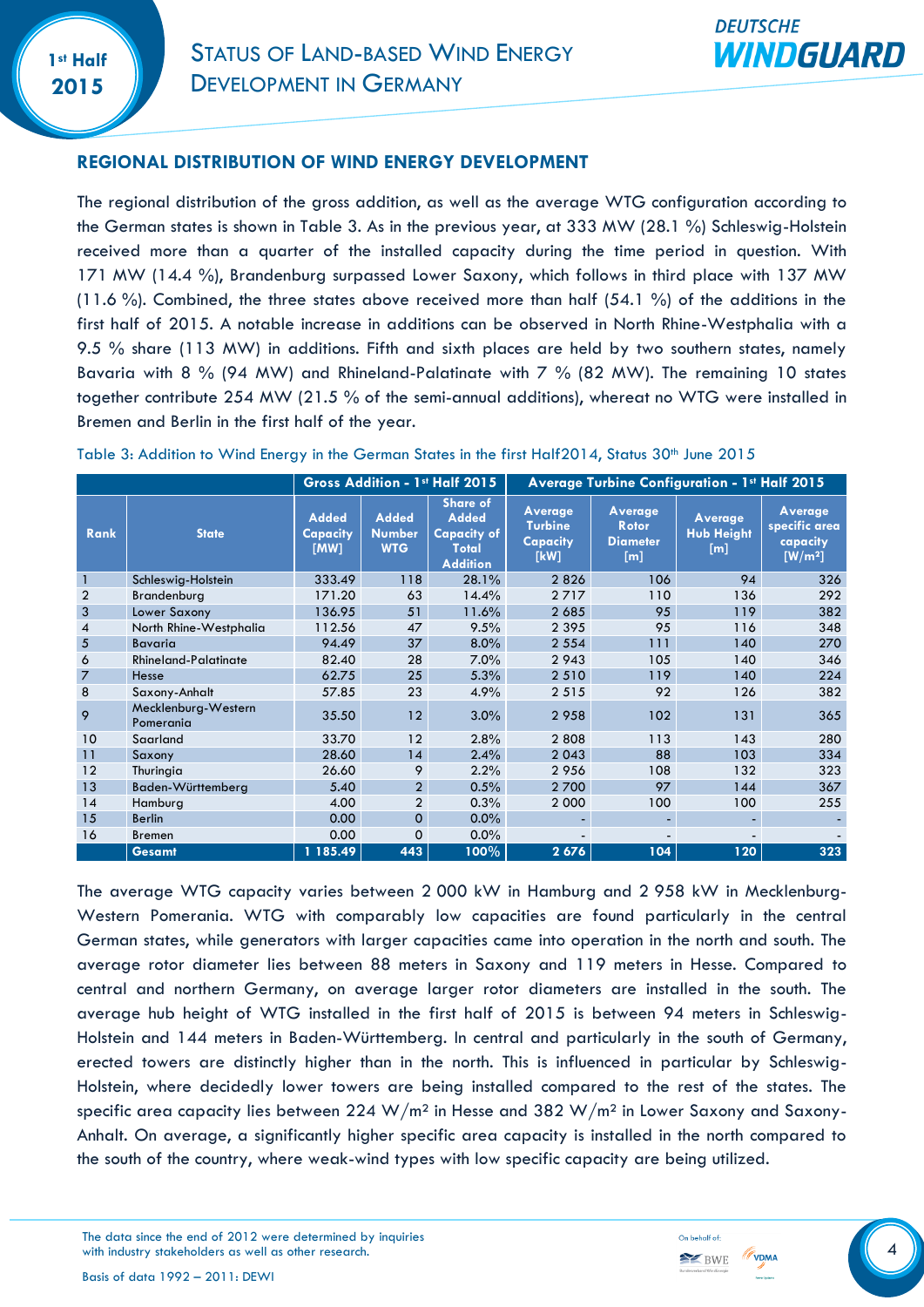

## **REGIONAL DISTRIBUTION OF THE CUMULATIVE PORTFOLIO OF WIND TURBINES**

The cumulative capacity and number of turbines according to the German states can be ascertained from Table 4. It must be noted again that the cumulative values may deviate from fact as the exact number of dismantled turbines is not known.

With 8 355 MW of installed capacity, Lower Saxony has the highest installed cumulative capacity. Brandenburg follows with 5 627 MW. In Schleswig-Holstein WTG with a cumulative capacity of 5 389 MW are installed.

Comparing the same time frames of 2014 and 2015 shows that the distribution of installed wind energy

Table 4: Cumulative Capacity and Number of Turbines in the German States, Status: 30<sup>th</sup> June 2015

|         | <b>Region / State</b>            | <b>Cumulative</b><br>Capacity [MW]<br><b>Status:</b><br>30th June 2015 | <b>Cumulative</b><br><b>Number</b><br><b>Status:</b><br>30th June 2015 |
|---------|----------------------------------|------------------------------------------------------------------------|------------------------------------------------------------------------|
| North   | Lower Saxony                     | 8 3 5 4 . 6 1                                                          | 5 6 28                                                                 |
|         | Schleswig-Holstein               | 5 388.83                                                               | 3 2 8 9                                                                |
|         | Mecklenburg Western<br>Pomerania | 2733.52                                                                | 1737                                                                   |
|         | <b>Bremen</b>                    | 167.11                                                                 | 83                                                                     |
|         | Hamburg                          | 60.29                                                                  | 54                                                                     |
| Central | Brandenburg                      | 5 627.21                                                               | 3 3 8 1                                                                |
|         | Saxony-Anhalt                    | 4 3 9 2.0 4                                                            | 2 6 2 3                                                                |
|         | North Rhine-Westphalia           | 3773.89                                                                | 3 0 5 9                                                                |
|         | <b>Hesse</b>                     | 1 242.17                                                               | 840                                                                    |
|         | Thuringia                        | 1 153.04                                                               | 734                                                                    |
|         | Saxony                           | 1 093.85                                                               | 869                                                                    |
|         | <b>Berlin</b>                    | 4.30                                                                   | $\overline{2}$                                                         |
| South   | <b>Rhineland-Palatinate</b>      | 2 808.37                                                               | 1 497                                                                  |
|         | <b>Bavaria</b>                   | 1 617.86                                                               | 833                                                                    |
|         | Baden-Württemberg                | 555.30                                                                 | 398                                                                    |
|         | Saarland                         | 236.55                                                                 | 125                                                                    |
|         |                                  | 39 208.94                                                              | 25 152                                                                 |

capacity did not change. The north of the country continues to hold 43 % of the capacity. Central



Figure 3: Distribution of the Germany-wide installed Cumulative Capacity across the Regions, Status: 30<sup>th</sup> June 2015

Germany holds 44 % of the cumulative capacity and the south of the country trails with 13 % of the cumulative capacity.

**Data Collection and Preparation:** Deutsche WindGuard GmbH Silke Lüers Anna-Kathrin Wallasch Translation: Martin Schmidt-Bremer Jr. www.windguard.com

The data since the end of 2012 were determined by inquiries with industry stakeholders as well as other research.